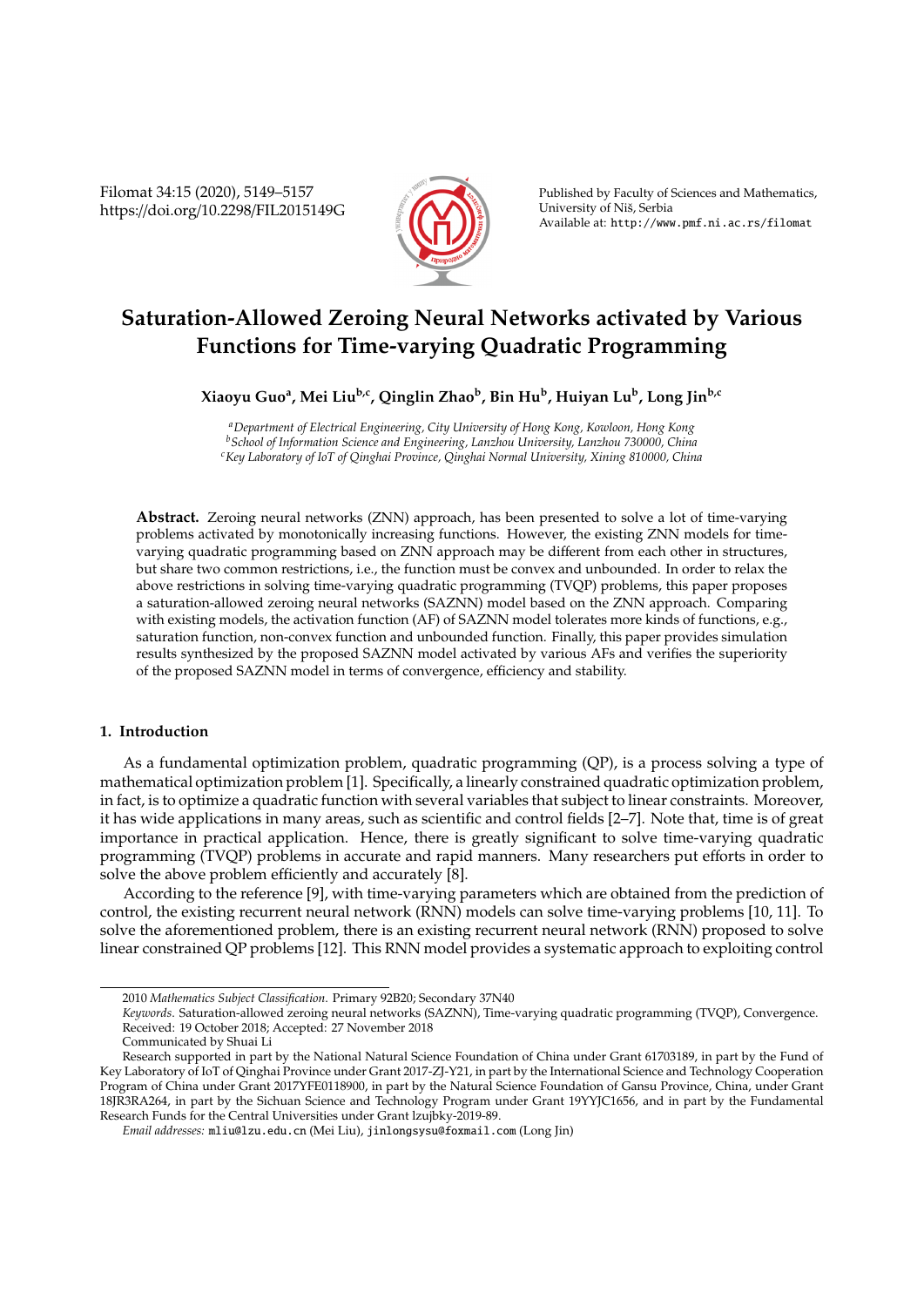techniques in a robust and accurate way for algebraic equations. However, because of some weaknesses on the activated functions activated by existing RNN model, it is needed to remedy these weakness [13–15].

In addition, it is noteworthy that aforementioned neural networks are designed to deal static QP problems with time-invariant parameters. Nevertheless, those problems and parameters are time-varying. Furthermore, time-varying QP (TVQP) problems are used in scientific researches and engineering applications such as signal processing and deep learning [16, 17]. In order to remedy the weakness of the existing models for time-varying problem, a neural network method, termed zeroing neural networks (ZNN), is reviewed in this article [18]. ZNN can be used to zero out each element of the error function and generalized different dimensions.

Although, ZNN approach has some achievements in time-varying problems solving, there are still some shortcomings in existing ZNN model [19**?** –22]. The first constraint is that the AF of the model must be monotonically increasing odd [23], i.e., the AF should be an unbounded function. Similarly, the fact that the AF of the model must be a convex function can be deemed as the second constraint. This paper breaks these constraints by proposing a new modified model based on the zeroing neural networks approach called saturation-allowed zeroing neural networks (SAZNN) [24–26].

There are four sections in the remainder of this paper. The problem formulation and construction of SAZNN model are presented in Section 2 with the theorem proving the convergence of the new model. Next, various activation functions (AFs) activated by SAZNN model are shown in details. Section 4 mainly provides illustrative examples and computes the simulations of different AFs. We also discuss the convergence velocity, the advantages and disadvantages of these results under various situations in this section. Finally, Section 5 provides conclusions on the primary works and achievements of this paper. In the end of the introduction part, three main contributions of this paper are presented as follows:

- 1) A new SAZNN model, which is of stability and accuracy, is proposed for solving TVQP problems.
- 2) In addition to the unbounded and convex function, the proposed SAZNN model can be activated by saturation functions and non-convex functions, which are restrictions of the existing ZNN model.
- 3) The convergence speed is accelerated by the new AFs.
- 4) Simulation results with different AFs are used to verify the correctness.

#### **2. Problem formulation and related work**

In order to investigate quadratic programming problem with time-dependent parameters, we revisit the previous relevant works as well as point out two restrictions on existed ZNN models in this section.

*2.1. Preliminaries and problem formulation*

We can get formulation from [1] as follows:

minimize  $\mathbf{x}^{\mathrm{T}}(t)\mathbf{M}(t)\mathbf{x}(t)/2 + \mathbf{d}^{\mathrm{T}}(t)\mathbf{x}(t)$ 

$$
subject \t\tb \t\tB(t)x(t) = a(t), \t\t(1)
$$

where the superscript <sup>T</sup> denotes the transpose of a vector or a matrix, matrix  $M(t) \in \mathbb{R}^{n \times n}$ , vector  $d(t) \in \mathbb{R}^n$ , the full-row-rank matrix **B**(*t*) ∈  $\mathbb{R}^{m \times n}$ , and vector **a**(*t*) ∈  $\mathbb{R}^m$  are all smoothly time-varying. We calculate **x**(*t*) ∈  $\mathbb{R}^n$  by solving (1) in real time and in a minimal error manner. The Lagrangian function  $\mathbf{L}(\mathbf{x}(t), \mathbf{p}(t), t) =$  $\mathbf{x}^{\mathrm{T}}\mathbf{M}(t)\mathbf{x}(t)/2 + \mathbf{d}^{\mathrm{T}}(t)\mathbf{x}(t) + \mathbf{p}^{\mathrm{T}}(t)(\mathbf{B}(t)\mathbf{x}(t) - \mathbf{a}(t))$  with  $\mathbf{p}(t) \in \mathbb{R}^m$  denoting the Lagrange-multiplier vector contributing is designed to solve problem (1) with the aid of the following equation:

$$
\mathbf{\Theta}(t)\mathbf{z}(t) = \mathbf{v}(t) \tag{2}
$$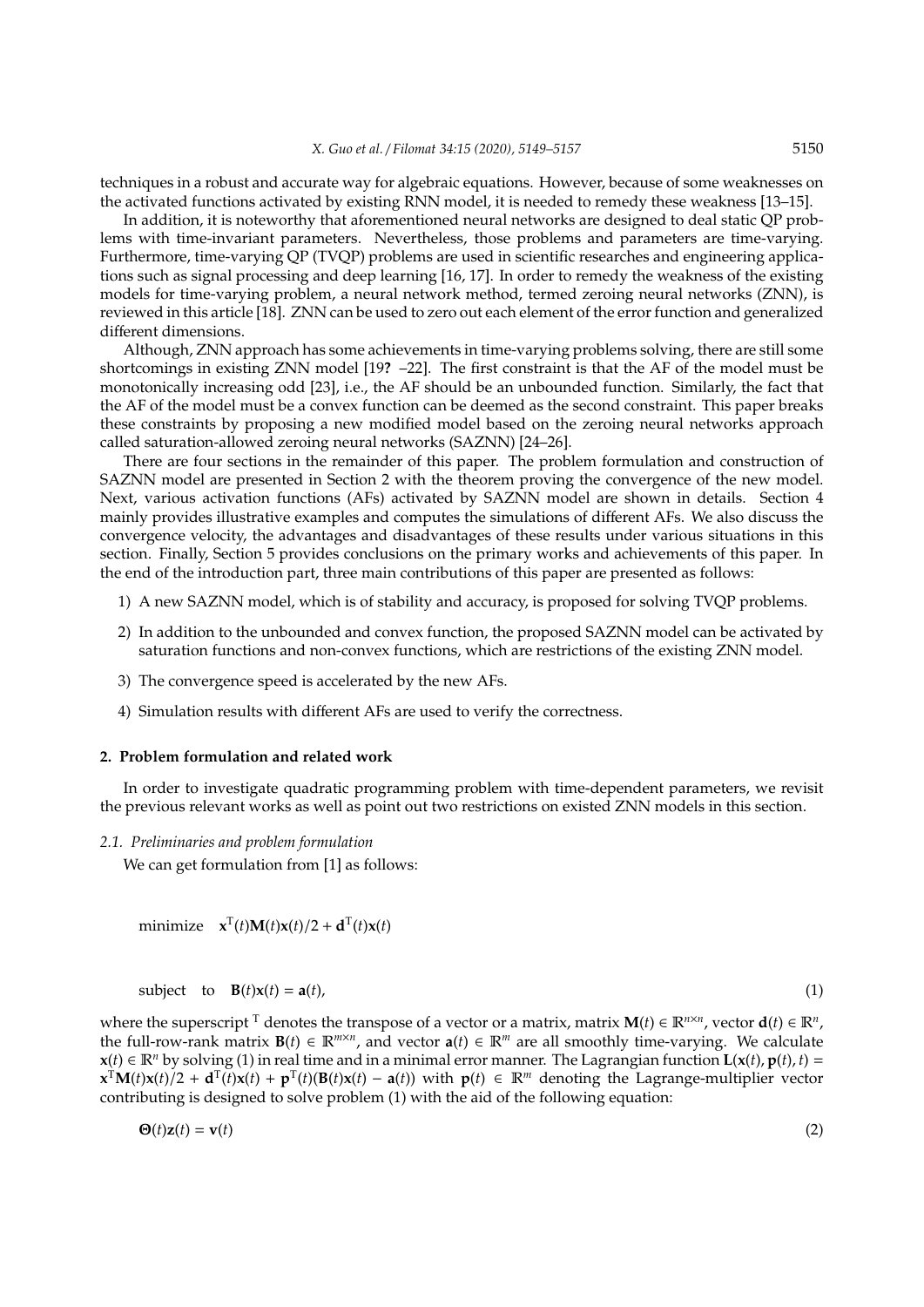where

$$
\Theta(t) = \begin{bmatrix} \mathbf{M}(t) & \mathbf{B}^{\mathrm{T}}(t) \\ \mathbf{B}(t) & 0 \end{bmatrix} \in \mathbb{R}^{(n+m)\times(n+m)}
$$

$$
\mathbf{z}(t) = \begin{bmatrix} \mathbf{x}(t) \\ \mathbf{p}(t) \end{bmatrix} \in \mathbb{R}^{n+m}, \quad \mathbf{v}(t) = \begin{bmatrix} -\mathbf{d}(t) \\ \mathbf{a}(t) \end{bmatrix} \in \mathbb{R}^{n+m}.
$$

To lay a basis for further research, a saturation-allowed ZNN (SAZNN) model is proposed for solving time-varying quadratic programming (TVQP) problem (1) in the ensuing part.

#### *2.2. Saturation-allowed ZNN model*

In the previous sections, we have pointed out that there are two weaknesses in the existing ZNN model when we are solving the TVQP problem. In order to improve the performances, we propose an SAZNN model, which is based on the dynamic error analysis that requests error function converging to zero. We can obtain the following process from [1]. An error function is defined as

$$
\varphi(t) = \Theta(t)\mathbf{z}(t) - \mathbf{v}(t). \tag{3}
$$

Forcing  $\varphi(t)$  to be zero, an SAZNN design formula is presented as follows:

$$
\dot{\varphi}(t) = -\gamma \Psi_r(\varphi(t)),\tag{4}
$$

with Ψ*r*(**V**) denoting a mapping that is from a set V to a set *r*, which is defined as follows:

$$
\Psi_r(\mathbf{V}) = \arg\ \text{min}_{Y \in r} ||\mathbf{Y} - \mathbf{V}||_F
$$

with 0 ∈  $\Psi_r$ . Based on the design formula (4), an SAZNN model is proposed for TVQP as follows:

$$
\mathbf{\Theta}(t)\dot{\mathbf{z}}(t) = -\dot{\mathbf{\Theta}}(t)\mathbf{z}(t) - \gamma \Psi_r(\mathbf{\Theta}(t)\mathbf{z}(t) - \mathbf{v}(t)) + \dot{\mathbf{v}}(t).
$$
\n(5)

It is noteworthy that the proposed SAZNN model (5) is equivalent to new design formula (4). As a result, we prove the following theorem based on the design formula (4).

**Theorem 1**. The SAZNN model (5) globally converges to the theoretical solution of TVQP problem (1).

**Proof**. According to the newly designed SAZNN model (5), the *i*th evolution of new design formula (4) can be written as

$$
\dot{\varphi}_i(t) = -\gamma \Psi_r(\varphi_i(t)),
$$
\n
$$
\forall i \in 1, 2, ..., n.
$$
 Then, we can define a Lyapunov function candidate for (4) as follows:

$$
u_i(t) = \varphi_i^2(t)/2. \tag{7}
$$

From the equation (7), it can be concluded that when  $\varphi_i(t) \neq 0$ ,  $u_i(t) > 0$  and when  $\varphi_i(t) = 0$ ,  $u_i(t) = 0$ . Then,  $\dot{u}_i(t)$ , the time derivative of  $u_i(t)$ , can be obtained as

$$
\dot{u}_i(t) = -\varphi_i^{\mathrm{T}}(t)\Psi_r(\varphi_i(t)).\tag{8}
$$

According to the definition of  $\Psi_r(t)$ , a formula can be obtained as follows :

$$
||\Psi_r(\varphi_i(t)) - \varphi_i(t)||^2_F \le ||Y - \varphi_i(t)||^2_F, \forall Y \in r.
$$
\n(9)

Selecting *Y* = 0 leads to  $||\Psi_r(\varphi_i(t)) - \varphi_i(t)||^2_F \le ||\varphi_i(t)||^2_F$ , and we can further get

$$
0 \le \Psi_r^2(\varphi_i(t)) \le 2\Psi_r(\varphi_i(t))\varphi_i(t). \tag{10}
$$

Finally, the formula is obtained as follows:

$$
0 \ge -\Psi_r^2(\varphi_i(t))/2 \ge \dot{u}_i(t). \tag{11}
$$

According to the above discussions,  $\dot{u}_i(t)$  is the time derivation of  $u_i(t) \geq 0$  and  $\dot{u}_i(t) \leq 0$ . Moreover, based on Lyapunov theory, we can also summarize that  $\varphi_i(t)$  globally converges to zero. The SAZNN model (5) is globally convergent to the theoretical solution of TVQP problem (1). Consequently, the proof is well accomplished.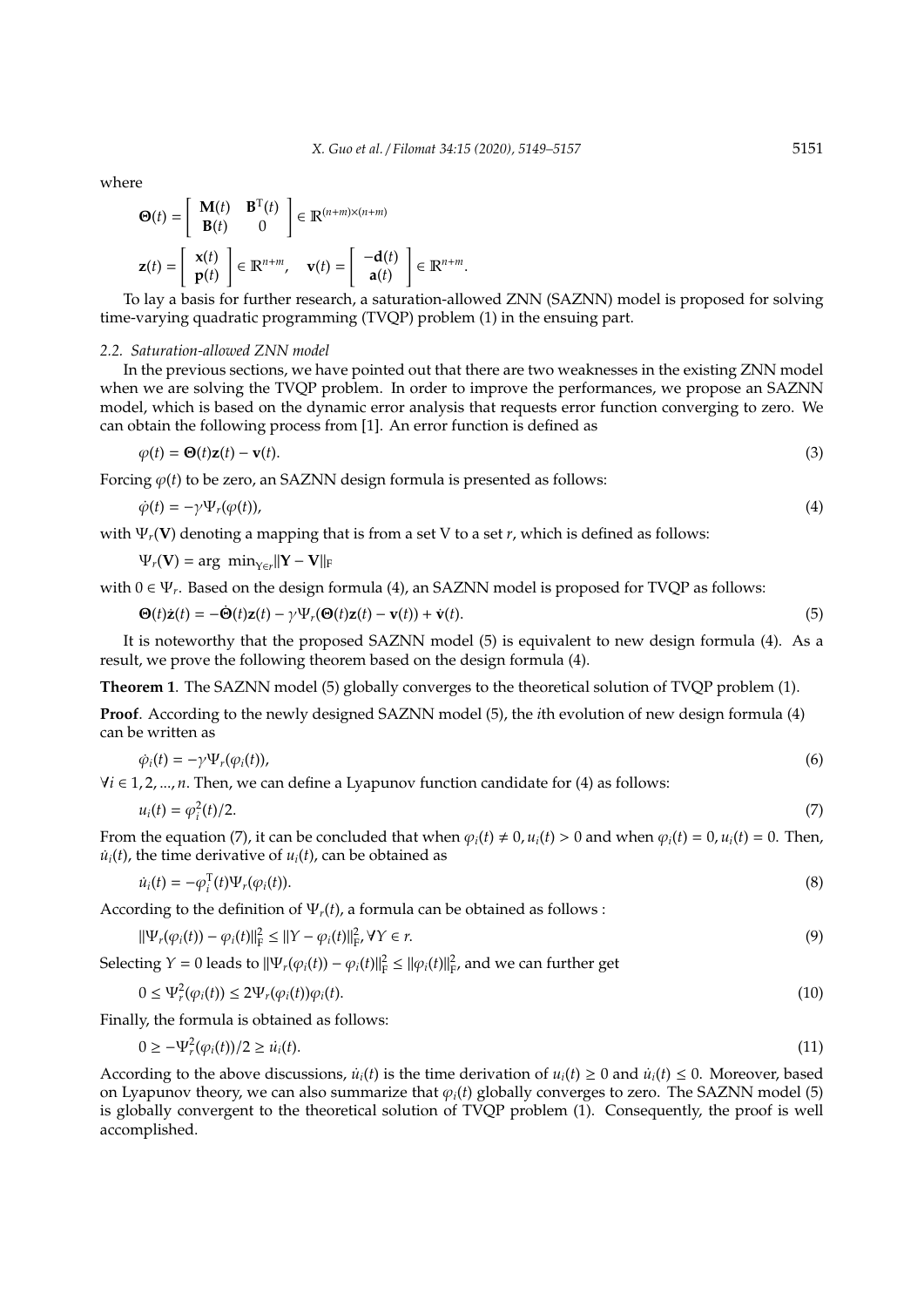

Figure 1: Residual errors of SAZNN model (5) for solving TVQP problem activated by three AFs with different values of γ, where Bo, Li and Po denote the boundjp AF, the linear AF and the powersigmoid AF, respectively. (a) with  $\gamma = 1$ . (b) with  $\gamma = 10$ .

#### **3. Activation Function and Theoretical Analysis**

From the above analyses, we can summarize that Ψ*r*(·) includes some special cases of the SAZNN model. Furthermore, there are still other situations that we are able to show to display superiority compared other models. Some special cases can be used in SAZNN model as activation functions (AF) are provided as:

• The linear AF:

$$
\Psi_r(\varphi_i(t)) = \varphi_i(t). \tag{12}
$$

• The powersigmoid AF:

$$
\Psi_r(\varphi_i(t)) = \frac{1 + \exp(-4)}{1 - \exp(-4)} * \frac{1 - \exp(-4\varphi_i(t))}{1 + \exp(-4\varphi_i(t))}
$$
\n(13)

• The exponent AF:

$$
\Psi_r(\varphi_i(t)) = \exp(10\varphi_i(t)) - \exp(10\varphi_i(t)) \tag{14}
$$

• The bound AF,  $\Psi_r = \{ V \in \mathbb{R}^n, \alpha^- \le V \le \alpha^+ \}, \alpha^- < 0 \text{ and } \alpha^+ > 0$ :

$$
\Psi_r(\mathbf{V}_i) = \begin{cases} \alpha_i^+, \mathbf{V}_i > \alpha_i^+, \\ \mathbf{V}_i, \alpha_i^- \le \mathbf{V}_i \le \alpha_i^+, \\ \alpha_i^-, \mathbf{V}_i < \alpha_i^-. \end{cases}
$$
(15)

• The boundjp AF,  $\Psi_r = \{ \mathbf{V} \in \mathbb{R}^n, \alpha^- \leq \mathbf{V} \leq \alpha^+ \}, \alpha^- < 0 \text{ and } \alpha^+ > 0$ :

$$
\Psi_r(\mathbf{V}_i) = \begin{cases} \alpha_i^+, \mathbf{V}_i > \alpha_i^+, \\ 10\mathbf{V}_i, \alpha_i^- \le \mathbf{V}_i \le \alpha_i^+, \\ \alpha_i^-, \mathbf{V}_i < \alpha_i^-. \end{cases}
$$
(16)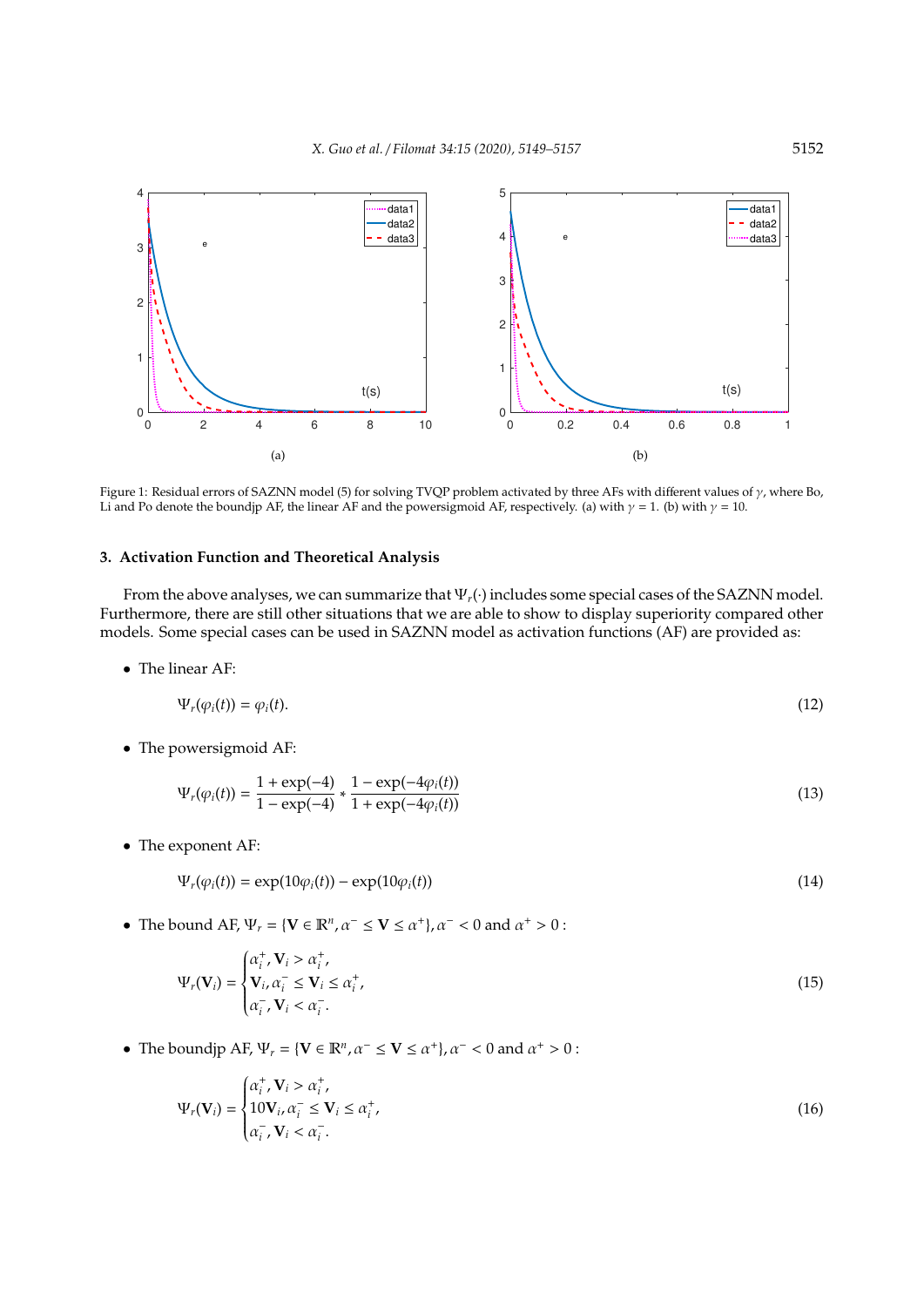

Figure 2: Residual errors of SAZNN model (5) for solving TVQP problem activated by different AFs with two values of  $\gamma$ . (a) with  $\gamma$  = 1 and ball AF. (b) with  $\gamma$  = 10 and ball AF. (c) with  $\gamma$  = 1 and bound AF. (d) with  $\gamma$  = 10 and bound AF. (e) with  $\gamma$  = 1 and generalized step AF. (f) with  $\gamma = 10$  and generalized step AF.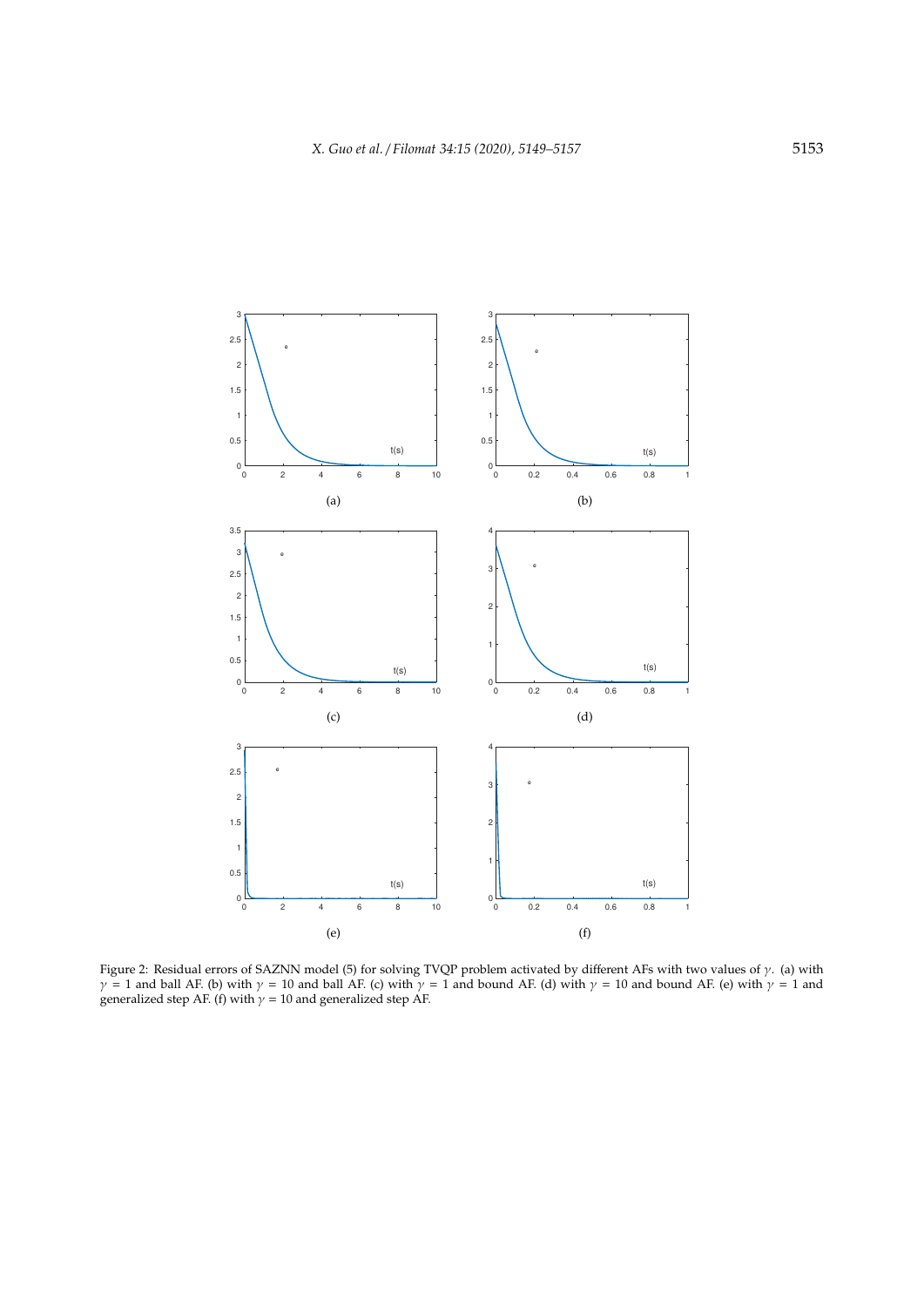

Figure 3: Residual errors  $\|\varphi(t)\|_2$  and state matrix  $\dot{\varphi}(t)$  of SAZNN model (5) with AF of bound constraint and initial state with a random assignment for TVQP problem. (a) Residual errors  $\|\varphi(t)\|_2$ . (b) State vector  $\varphi(t)$ .



Figure 4: Residual errors  $\|\varphi(t)\|_2$  and state matrix  $\varphi(t)$  of SAZNN model (5) with AF of ball constraint and initial state with a random assignment for TVQP problem. (a) Residual errors  $\|\varphi(t)\|_2$ . (b) State vector  $\varphi(t)$ .

• The ball AF,  $\Psi_r = {\bf{V}} \in \mathbb{R}^n$ ,  $||{\bf{V}}||_F \le {\bf{R}}_0$ , and  ${\bf{R}}_0 > 0$ :

$$
\Psi_r(\mathbf{V}) = \begin{cases} \mathbf{V}, \|\mathbf{V}\|_{\mathrm{F}} \leq \mathbf{R}_0, \\ \mathbf{R}_0 \frac{\mathbf{V}}{\|\mathbf{V}\|_{\mathrm{F}}} , \|\mathbf{V}\|_{\mathrm{F}} > \mathbf{R}_0. \end{cases}
$$
(17)

• The generalized step AF:

$$
\Psi_r(\varphi_i(t)) = \begin{cases} c, \varphi_i(t) > \delta^+, \\ \varphi_i^2(t) + 10\varphi_i(t), \delta^- < \varphi_i(t) < \delta^+, \\ -c, \varphi_i(t) < \delta^-, \end{cases}
$$
\n(18)

where  $c > 0$ ,  $\delta^+ > 0$ ,  $\delta^- < 0$  and the last two has a tiny value.

**Remark 1.** When  $\delta^+$  and  $\delta^-$  both have tiny values, the range  $[\delta^-, \delta^+]$  is just as an integral domain in the generalized step function, and thus, the result of Ψ*r*(ϕ(*t*)) is equal to *c* or −*c*. Therefore, we can conclude that  $\dot{\varphi}(t)$  is a constant value. By solving the first-order differential equation  $\dot{\varphi}(t) = -\gamma \Psi_r(\varphi(t))$ , the convergence time can be obtained.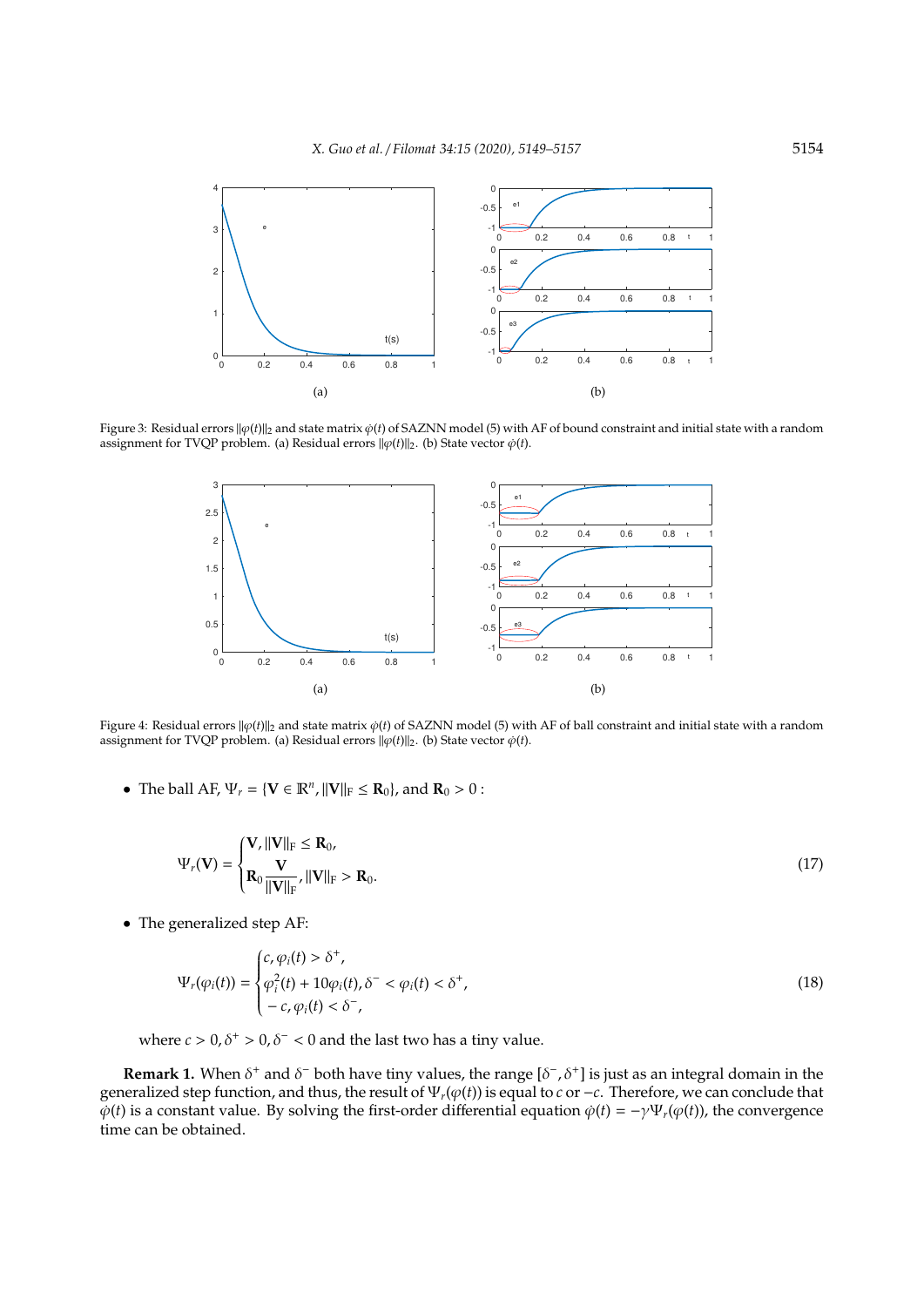

Figure 5: Residual errors  $\|\varphi(t)\|_2$  and state matrix  $\dot{\varphi}(t)$  of SAZNN model (5) with AF of generalized step constraint and initial state with a random assignment for TVQP problem. (a) Residual errors  $||\varphi(t)||_2$ . (b) State vector  $\varphi(t)$ .



Figure 6: Residual errors of SAZNN model (5) for solving TVQP problem activated by a step function with different values of  $\gamma$ . (a) with  $\gamma = 1$ . (b) with  $\gamma = 10$ .

### **4. Illustrative Examples**

In previous sections, various kinds of AFs are presented with saturated properties. Therefore, we respectively simulate every AF and then verify these saturated properties of SAZNN model (5) in this section. Moreover, we also compare superiorities and inferiorities of AFs under different convergence conditions. The matrix Θ and vector **V** is shown as:

$$
\Theta(t) = \begin{bmatrix} 0.5\mathfrak{s}(t) + 2 & \mathfrak{c}(t) & \mathfrak{s}(4t) \\ \mathfrak{c}(t) & 0.5\mathfrak{c}(t) + 2 & \mathfrak{c}(4t) \\ \mathfrak{s}(4t) & \mathfrak{c}(4t) & 0 \end{bmatrix} \in \mathbb{R}^{3 \times 3},
$$
(19)

$$
\mathbf{v}(t) = \left[ -\mathfrak{s}(3t), -\mathfrak{c}(3t), \mathfrak{c}(2t) \right]^{\mathrm{T}} \in \mathbb{R}^3,
$$
\n(20)

where  $s(\cdot)$  and  $c(\cdot)$  denote  $sin(\cdot)$  and  $cos(\cdot)$  respectively.

Considering that the existing ZNN model dissatisfies the non-convex and saturation AFs, SAZNN model (5) is proposed to remedy these qualities. As illustrated in the above figures, Fig. 1 presents the simulation results of SAZNN model (5) with different AFs include boundjp AF, linear AF and powersigmoid AF. In Fig. 1, the convergence time of residual error simulated in two situations with  $\gamma = 1$  and  $\gamma = 10$ , which is infinite in this case. The condition of convergence in Fig. 1(b) is similar as in Fig. 1(a). As shown in Fig.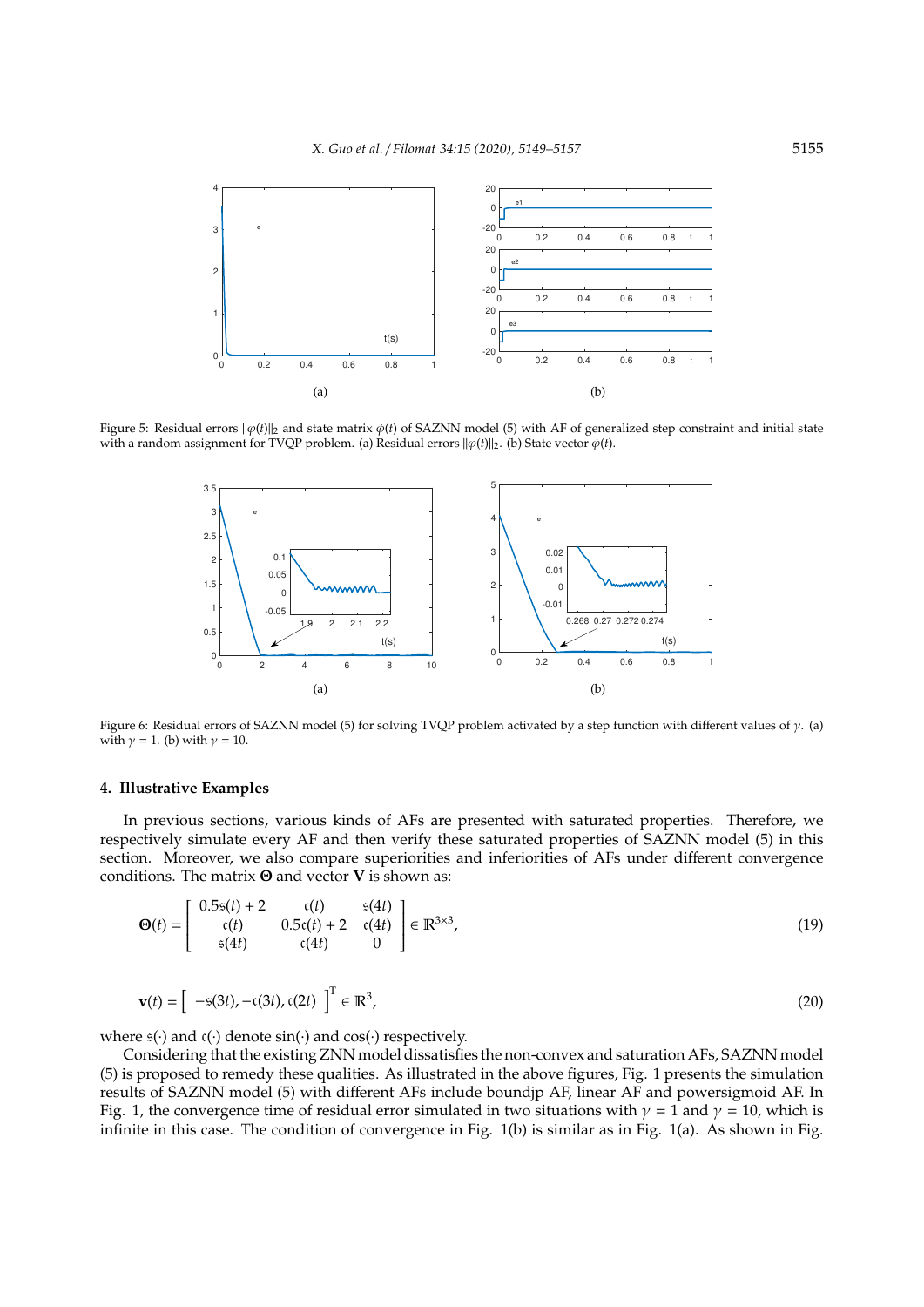1(a), with  $\gamma = 1$ , all the residual errors  $\|\varphi(t)\|_2$  converge to zero in finite time with three AFs. It is obviously shown that the time for convergence of boundjp AF is probably 0.5 s, and those of powersigmoid AF and linear AF respectively about 3 s and 6 s. We can find that the convergence time of linear AF is the longest in them which is about 12 times larger than of boundjp AF. As a result, compared with ZNN model, the excellent quality of SAZNN model (5) offers good containment including non-convex function, unbounded function and saturation function. Then, Fig. 2 shows three AFs belonging to the above functions. Each of AFs is in two conditions with  $\gamma = 1$  and  $\gamma = 10$ . In Fig. 2(a), with  $\gamma = 1$ , residual error of SAZNN model (5) of ball AF converges to zero in nearly 5 s but in the case of  $\gamma = 10$ , residual error of SAZNN model activated by ball AF converges to zero in 0.5 s presented in Fig. 2(b). Furthermore, Fig. 2(c), in which SAZNN model (5) is activated by bound AF, shows that convergence time to zero is about 5 s. Compared to the latest figure, residual error of SAZNN model (5) with bound AF converges rapidly to zero in 0.5 s presented by Fig. 2(d). In Fig. 2(e) and Fig. 2(f), obviously, they clearly illustrate that the convergence time to zero is very tiny because the error with step AF converges rapidly from the initial value to zero.

As described previously, the different AFs and values of  $\gamma$  are believed to have different simulations of convergence situations. From the theorem (1), AFs in the SAZNN model (5) are allowed to be non-convex and Fig. 3(a) is the demonstration for that. Furthermore, Fig. 3(b) shows that  $\varphi(t) = -1$  with random initial state less than -1 and converge to zero in about 0.4 s illustrating the non-convex quality of SAZNN model (5). Moreover, Fig. 4 and Fig. 5 respectively show the convergence situations of residual error and initial state vectors  $\dot{\varphi}(t)$  which have similar characteristics with the Fig. 3.

**Remark 2.** Generally speaking, the step function can be used to construct the activation function for accelerating the convergence of ZNN model, which is defined as

$$
\Psi_r(\varphi_i(t)) = \begin{cases} 1, \varphi_i(t) > 0, \\ 0, \varphi_i(t) = 0, \\ -1, \varphi_i(t) < 0. \end{cases}
$$

The above equation is not accomplished because when  $\varphi_i(t) = 0$ , it contravenes the definition of  $\Psi_r(\cdot)$ . Due to the existing of round-off errors and truncation errors, residual error of SAZNN model (5) will oscillate strongly near zero, if we simply have  $\Psi_r(\varphi_i(t)) = 0$  when  $\varphi_i(t) = 0$ . Finally, we expand zero input action into a small range [−0.1, 0.1]. As shown in the following figures, Fig. 6(a) and Fig. 6(b) give simulations of residual errors of the SAZNN model when AF is the step function. Obviously, when the residual error converges to zero, we are able to recognize that oscillation occurs and continues to oscillate in the figure period.

#### **5. Conclusions**

In this paper, an saturation-allowed ZNN (SAZNN) model (5) has been proposed and activated by several kinds of AFs, e.g., saturation function, non-convex function and unbounded function. Therefore, comparing with existing ZNN model, the SAZNN model (5) is verified to solve the TVQP problem activated by the above AFs. Moreover, we illustrate an example and make comparisons for different AFs activated the SAZNN model (5) through the simulation results of residual errors.

#### **References**

- [1] L. Jin, Y. Zhang, S. Li, and Y. Zhang, Modified ZNN for time-varying quadratic programming with inherent tolerance to noises and its applications to kinematic redundancy resolution of robot manipulators, IEEE Trans. Ind. Electron, vol. 63, no. 11, pp. 6978–6988, Nov. 2016.
- [2] L. Jin, Y. Zhang, Continuous and discrete Zhang dynamics for real-time varying nonlinear optimization, Numer. Algor., vol. 73, no. 1, pp. 115–140, 2016.
- [3] L. Jin, B. Liao, M. Liu, L. Xiao, D. Guo, and X. Yan, Different-level simultaneous minimization scheme for fault tolerance of redundant manipulator aided with discrete-time recurrent neural network, Frontiers in Neurorobotics., In Press with DOI 10.3389/fnbot.2017.00050, 2017.
- [4] L. Jin, Y. Zhang, Discrete-time Zhang neural network for online time-varying nonlinear optimization with application to manipulator motion generation, IEEE Trans. Neural Netw. Learn. Syst., vol. 26, no. 7, pp. 1525–1531, Jul. 2015.